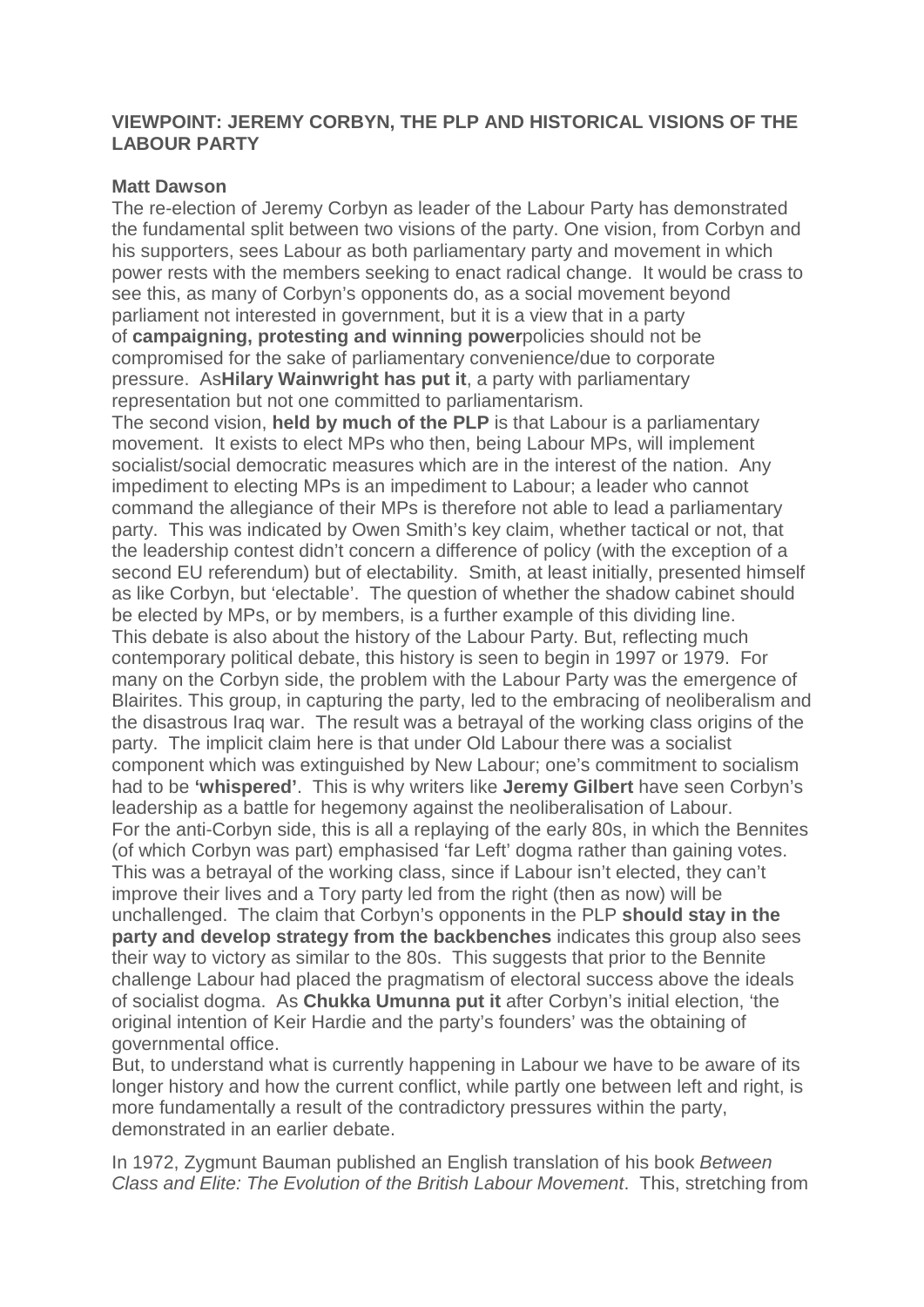1750-1955, argued that the British labour movement, and the party it gave birth to, had developed from the banning of trade unions to their (albeit partial) acceptance. This allowed them to establish the Labour Representation Committee (LRC) and elect MPs. At the same time the unions were expanding from occupationbased guilds to class-based representation. Their vision of socialism was based not on a particular ideology but a vision of collectivism as the means to social change, vindicated by the successful battle to legitimise trade unions. Parliamentary action was simply the next step in such collectivism.

The size of the movement made some form of organised leadership, an elite, essential. This created the need for a certain type of leader – an administrator rather than an agitator to use Bauman's terms – and provided the means for social mobility within the movement. This led to views which defined the early Labour party: the embracing of middle-class intellectuals in this new elite; the acceptance of anachronistic institutions such as the House of Lords given the possibilities for mobility; and leaders in the mould of Ramsey MacDonald and Clem Attlee. The LRC, and then the Labour Party, quickly became the elite of the Labour movement, invested in some measure of the status quo. They wished to improve the lives of the working class in order to, as T.H. Marshall put it, make them 'a civilised being' according to the standards of contemporary society, not to transform it (1992:8).

E.P. Thompson (1972) provided an excoriating review of Bauman's book. He argued Bauman's history was selective, overlooking radical labour movements from below, and often outside the Labour party, such as Chartism, Owenism, popular radicalism and local forms of working class leadership. In doing so, Bauman overlooks how the Labour party leadership has always been contested from within by the Left. This was unlikely to come from trade union leaders, but did come from shop stewards and affiliated groups to the party, such as the Independent Labour Party (ILP).

Bauman and Thompson's debate points to the tension that has run through the party's history. The idea of Labour having an elite has been true; its high echelons have mostly been staffed by 'career politicians'. Furthermore, its record as a mechanism for radical social change is somewhat patchy: *'As to what [The Labour Party] positively was, the answer is simple: a Labourist party…the subordination of the working class to the nation, militating against radical recasting of the latter by the former, but rather incorporating the one into the regulation of the other'* (Elliott 1993:124). As Thompson commented elsewhere, the party based its conception on social change upon a 'parliamentary fetishism' in which 'all advance must wait upon legislative gain' (Thompson 1960:8). In doing so, ideals of an alternative society have been displaced to equate radicalism with the existence of a Labour government; as Herbert Morrison once put it 'socialism is what a Labour government does'. The members were there to assist in elections.

In this sense, it would seem the anti-Corbyn groups have the correct view of party history. But, this overlooks that from the start the Labour party has included a variety of internal left-wing groups. Its 'broad tent' nature, and its emergence from, at times, a radical labour movement, has allowed it to absorb left-wing attacks internally and still present a Labourist view to the country. It has been assisted in doing so by almost universally having leaders from the right of the party. At certain points in the party's history this left-wing has entered into open conflict with the right, whether that be on opposition to World War I, the secession of the ILP in 1932 and later Bevanite and Bennite factions which united various groups, including feminist and anti-racist